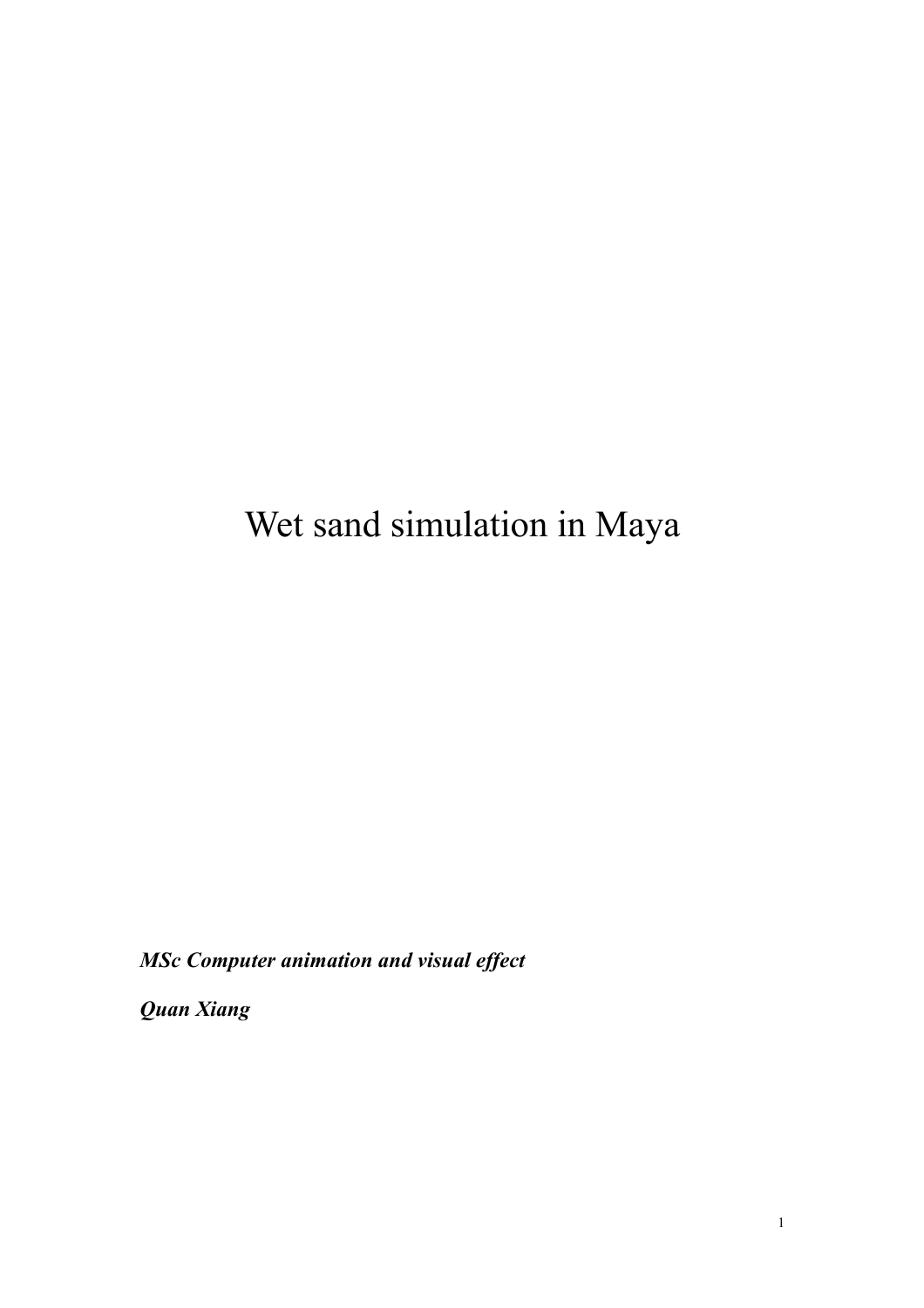**Introduction**……………………………………………………………3 **Previous**……………………………………………………………… …**4 Technique background**…………………………………………………**5 Granular particles simulation**…………………………………5 **Fluid simulation**…………………………………………………**7 interactions and wetness value between fluid and granular particles**……………………………………………………… …**9 Propagation of the wetness attribute**………………………… **13 Maya API/Mel**…………………………………………………**14 Project implementation and conclusion**……………………………**16 Objective**……………………………………………………… **16 The approach**………………………………………………… **16 Implementation process**………………………………………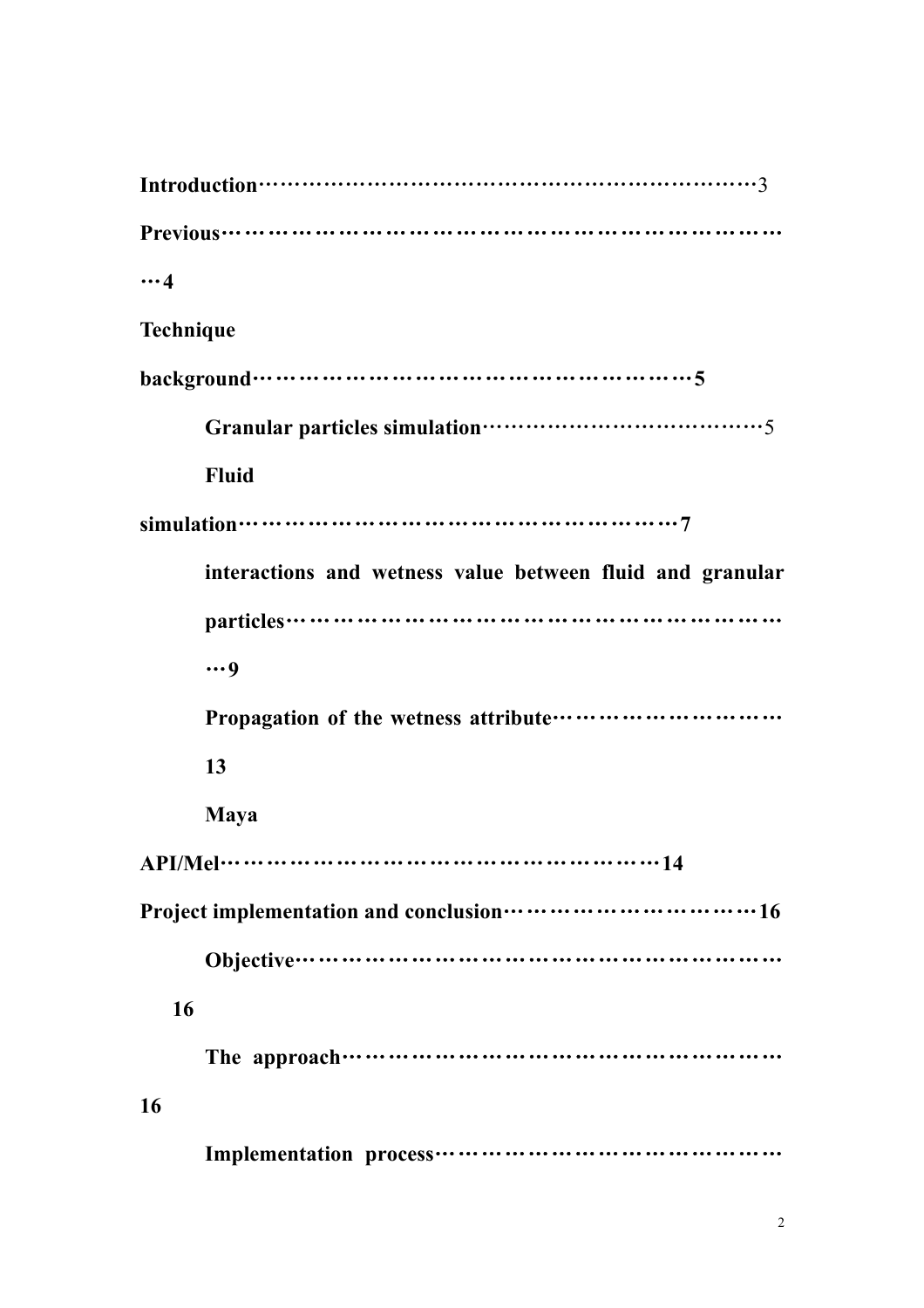| 17          |
|-------------|
|             |
| <b>18</b>   |
|             |
| $\cdots$ 19 |
|             |
| <b>20</b>   |

# *Introduction*

People who love to observe the nature may notice that when sand or soil become wet, they become sticky at the same time; children even can build up sand castles by wet sand. That because when sand becomes wet, the small space between each sand particle is filled with fluid and stick sand particles together by "liquid bridges", but when the sand particles are overwet, the liquid bridges will lose the their power, the sand sculptures will collapse because of losing their internal forces and collapse.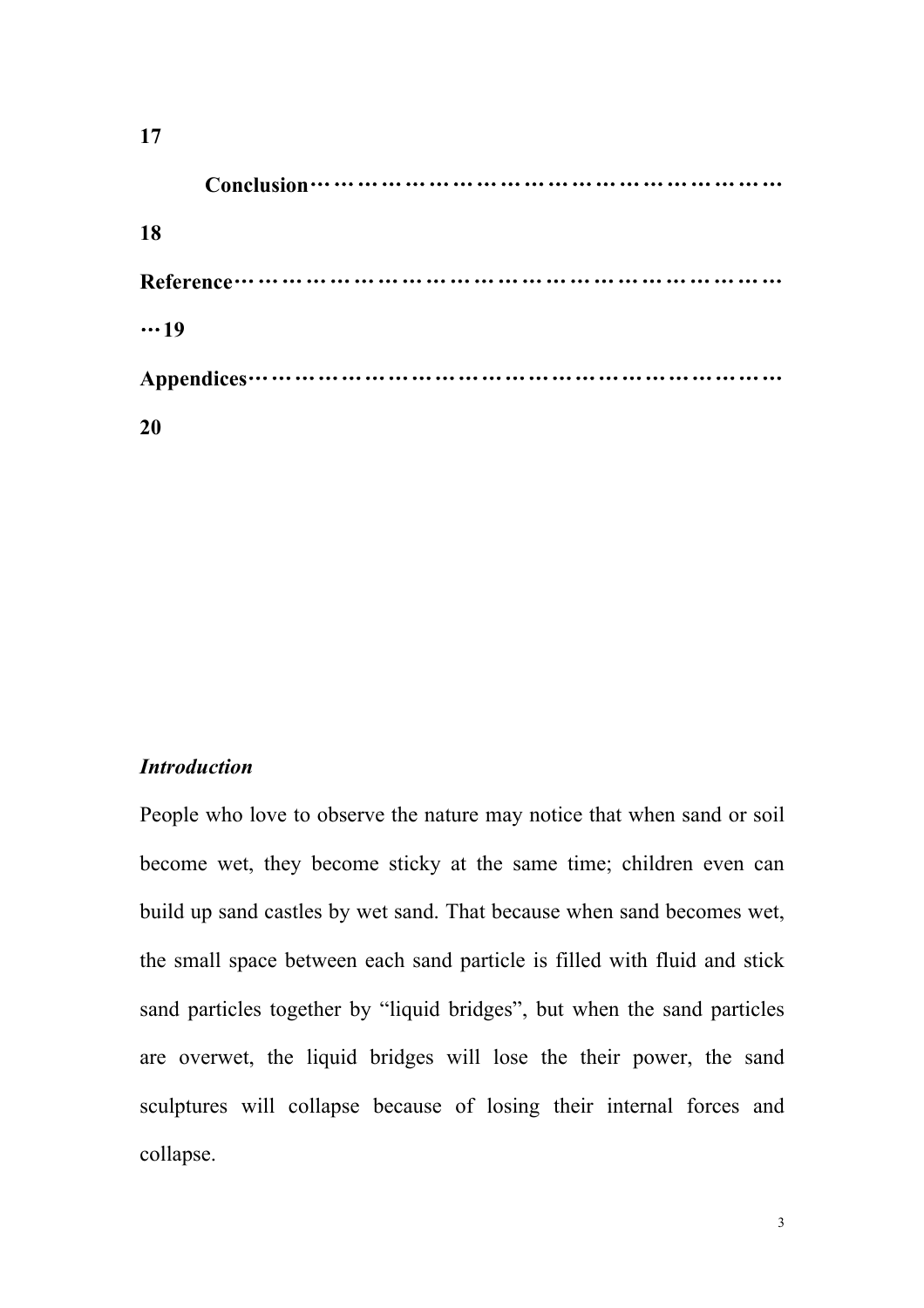As an popular 3D software, Maya provides a group of effective fields which work on both particles and normal polygon or NURBS objects, they are so powerful that can achieve most of the main nature phenomena, however, a custom field node will efficient Maya's function.Although it seems the latest Maya2009 has already add this function , Maya2008 which version I made use of in the project only provide "make collide" function that handling the collision events between particles and geometric objects, the collision between two groups of particles cannot be dealt with. However in my project, the collision detection for two groups of particles is necessary, so the first part of the Mel file is used to detect it. The detection result determines the destiny of particles, in this project;, particles will either increasing its wetness value or becoming dead. when those alive particle's wetness attribute reach a level, their would like to pass their wetness to their adjacent particles, this is called "wetness propergation", which is an important feature of the granular particles.

#### *Previous work*

There are many articles and reports, discus about sand simulation and fluid simulation.

"Physically-based interactive sand simulation" from M. Pla-castells (2008) discussed about the basic principles and scheme of physically-based simulation. In this article, sand pile is simulate like a whole object, there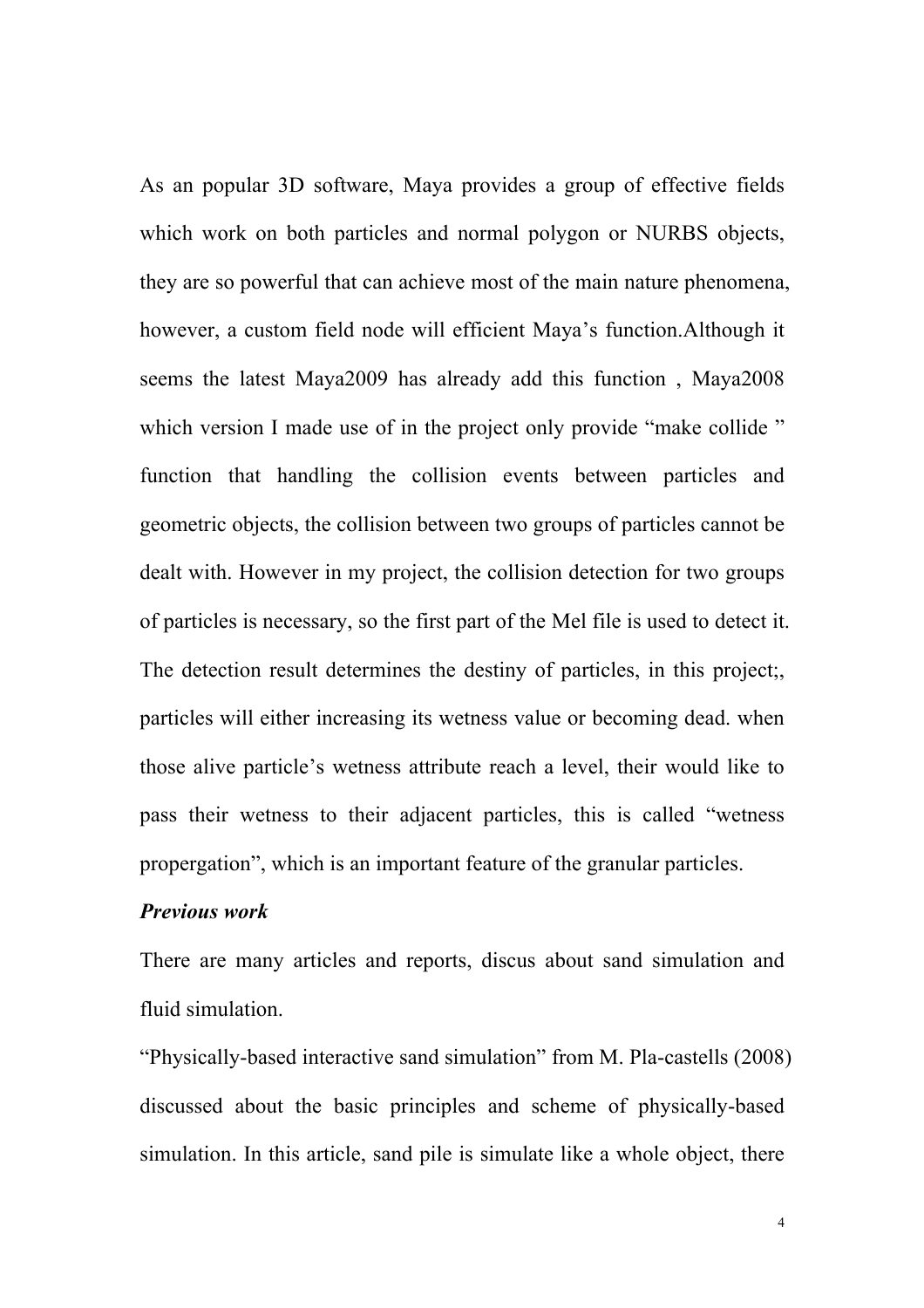is no force between sand pile itself, this method is mainly used when only considering outside forces affect the sand system.

In "Particle-based simulation of granular" material from Nathan Bell (2005), each granular particle is treated as independent rigid body, in this article, internal forces affect exist among sand particles except forces from outside environment.

"Particle-based fluid simulation for interactive applications" from Muller M (2003) introduced and post large amount of valuable fluid simulation principles and equations, another article, "Real-time animation of sand-water interaction" also cite Muller's research result.

"Real-time animation of sand-water interaction" from Witawat Rungjiratananon (2008) is the main reference for the project, all the algorithm and equations in the project are based on the content of this article.

#### *Technical Background*

1. granular particles simulation

Granular materials, such as grains, soil and sand are widely used in animations and movies recent years, to simulate realistic phenomena

5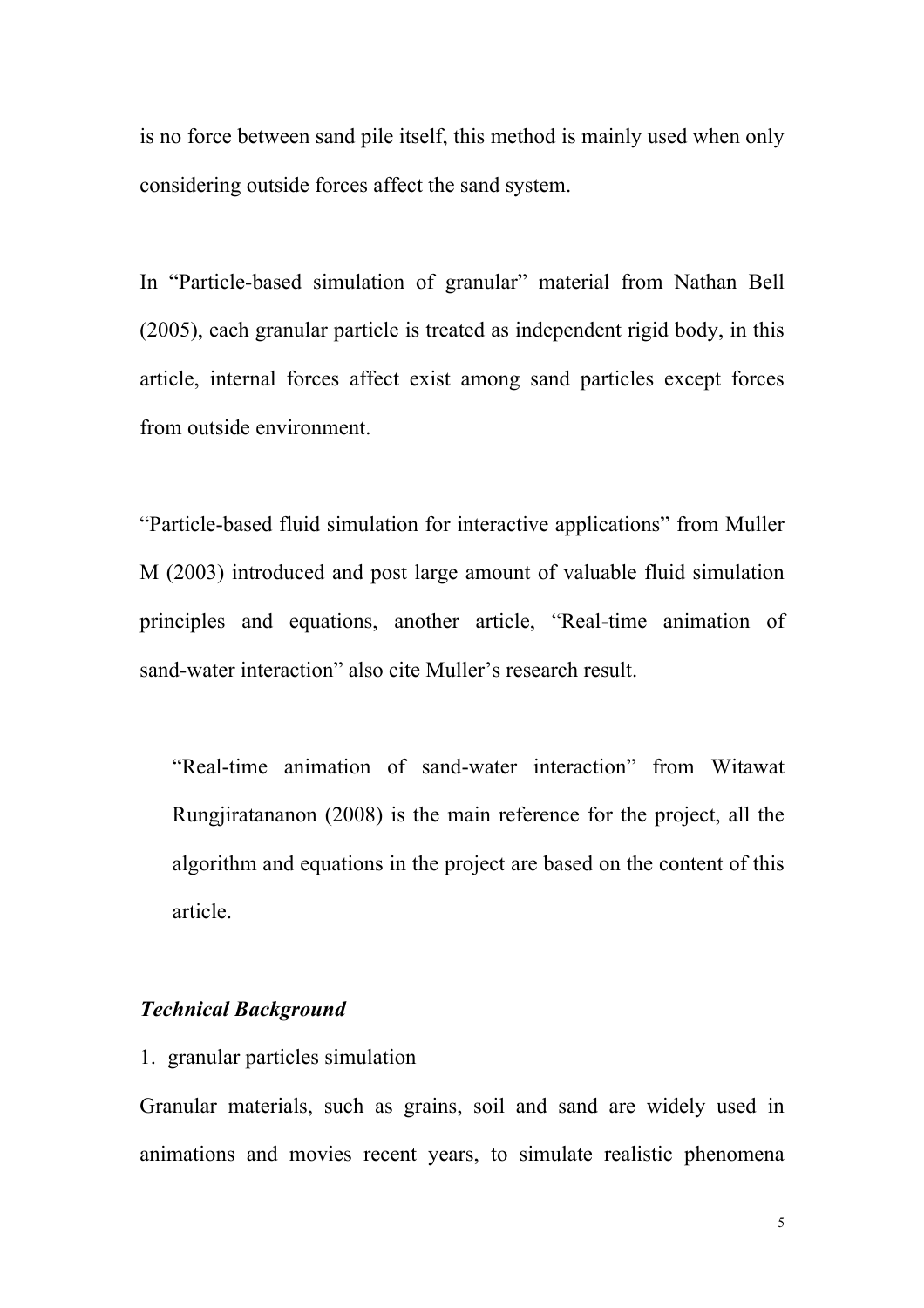effects. Compare with other particles, for instance, smoke and fireworks, granular particles have their own properties, such as mass and surface tension. In some extension, each granular particle is like a tiny rigid body. There are two main techniques are widely used to simulate granular material: particle-based simulation and physically-based simulation.

### 1.1Physically-based simulation

In this method, classically discrete theoretical models are adopted to simulate granular material as a part of environment like terrains or sand piles (M, Castells, 2008). Physically-based approach is based on the behaviors of the environment, they usually are used when the grain particles have interaction with their around environment. In this approach, all granular particles are treated as one object.

# 1.2Particle-based simulation

This approach represents granular particles as a large collection of discrete elements. The advantage of using discrete elements is that pre-particle is able to inter interactions with other particles and environment around it, and there is advection effect among particles. Compare with physically-based simulation, this approach conveniently generates some highly dynamic phenomena without sacrificing physical accuracy.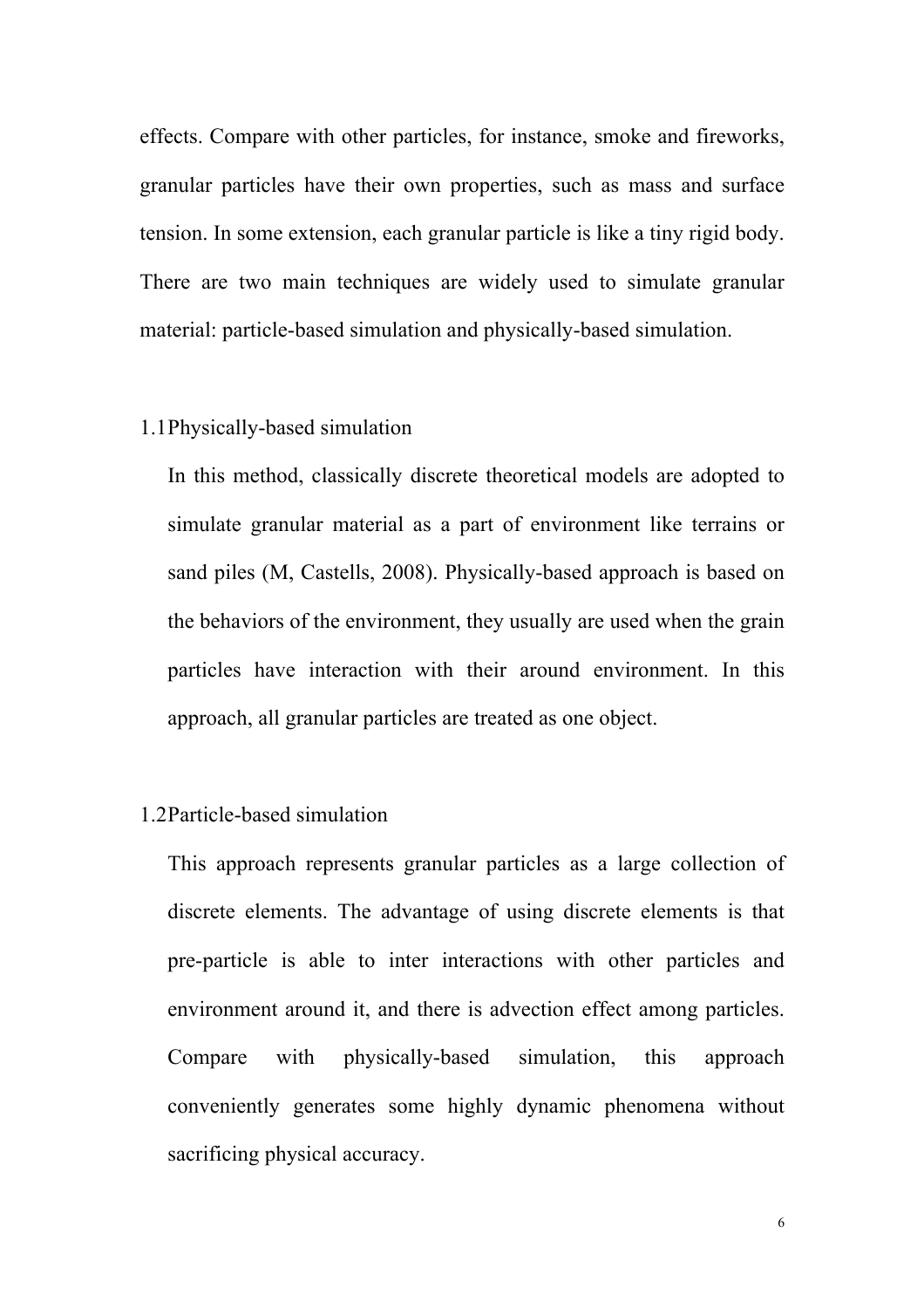Different with physically-based simulation, particle-based employs Molecular Dynamics (MD) method. This method permits small overlap between particles, to simulate the elastic deformation of material elements and to determine appropriate internal-contact forces. So unlike physically-based method which has to consider collisions and horizontal displacement, and reaction forces that totally from outside and worked on the how simulation system, at particle-based simulation, per particle has to consider collisions and frictions between themselves and contact force from outside larger objects.

the very first step is detecting collision fluid particles and granular particles, after that is the really surface colour changing process.

1.3implementation of physically-based simulation and particle-based simulation

*Physically-based:* as the cellular automata formulation on a ordinary grid which is managed as granular object is adopted to fulfill the simulation model, detecting and keeping the grid's active grid cells list is the key of this simulation, as it only checked and updated active grid and react them, all the other negative grids are ignored. This scheme can save a large amount of computation.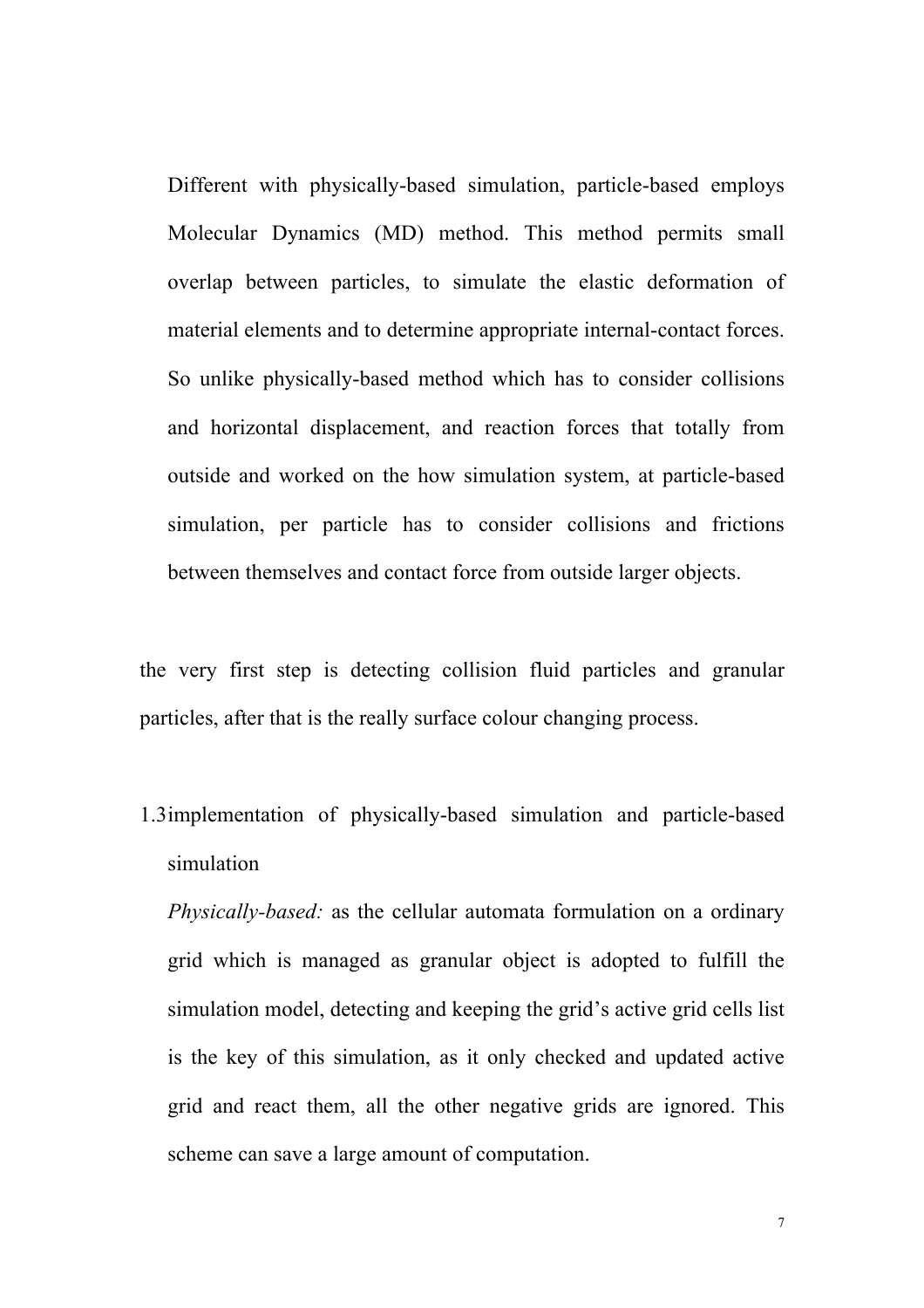*Particle-based:* it models a grain as multiple round particles that are constrained to move together as a single rigid body, define the relevant physical quantities and then examine a common force schemes. Simulate the interation between granular particles are related to contact forces.

## 2. Fluid simulation

Lagrangian's fluid simulation technique approximates a continuous fluid using a set of particles and models their behavior (real-time animation). It does not have numerical dispersion, this feature makes the technique useful for simulating when large changes happens in the fluid interface. There are two significant ways for fluid simulations, smoothed particle hydrodynamics (SPH) and the Moving Particle semi-implicit (MPS). The former solves the particle advection equation explicitly; it is suitable for computer graphics due to its computational simplicity.

# 2.1 SPH (smoothed particle hydrodynamics)

SPH is a particle-based simulation technique, was originally developed for astronomy, in this method, particles are thought as a discrete approximation of a continuum, to affect a field quantity  $A(x)$ , SPH method has: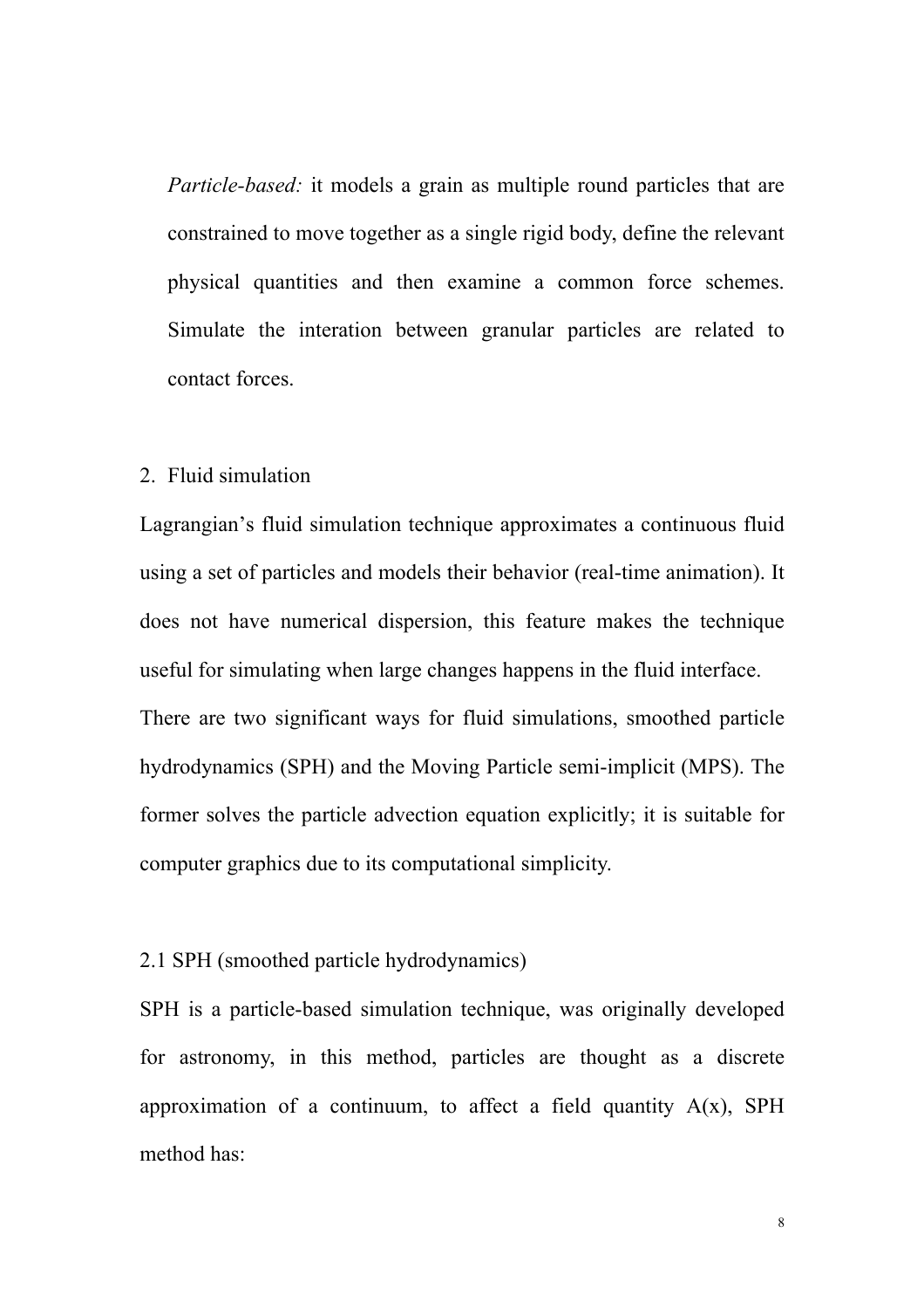$$
A(\mathbf{x}) = \sum_{i} m_i \frac{A_i}{\rho_i} W(\mathbf{x} - \mathbf{x}_i, h),
$$

Where mi : the mass of particle i;

 $P_i$ : the density of particle i;

xi: the position of particle I;

 $W(x-xi, h)$ : a smoothing kernel function;

H: core radius h, or bandwith.

# 2.2 DEM(Discrete Element Method)

DEM is also particle-based. For particle i and particle j, when they have collision, their normal forces and tangential forces is acting.

$$
\mathbf{F}_{i}^{normal} = \mathbf{F}_{i}^{spring} + \mathbf{F}_{i}^{damper},
$$
\n
$$
\mathbf{F}_{i}^{spring} = k_{s}(d - ||\mathbf{x}_{i} - \mathbf{x}_{j}||) \frac{\mathbf{v}_{ij}^{normal}}{||\mathbf{v}_{ij}^{normal}||},
$$
\n
$$
\mathbf{F}_{i}^{damper} = k_{d}\mathbf{v}_{ij}^{normal},
$$
\n
$$
\mathbf{F}_{i}^{tangential} = k_{t} \frac{\mathbf{v}_{i}^{tangential}}{||\mathbf{v}_{i}^{tangential}||},
$$

Where ks : the spring coefficient;

d: radius[i] + radius[j];

kd: the damper coefficient;

kt: the coefficient coefficient;

vnormal: particles' normal velocities

vtangential: particles' tangential velocities

3. interactions and wetness value between fluid and granular particles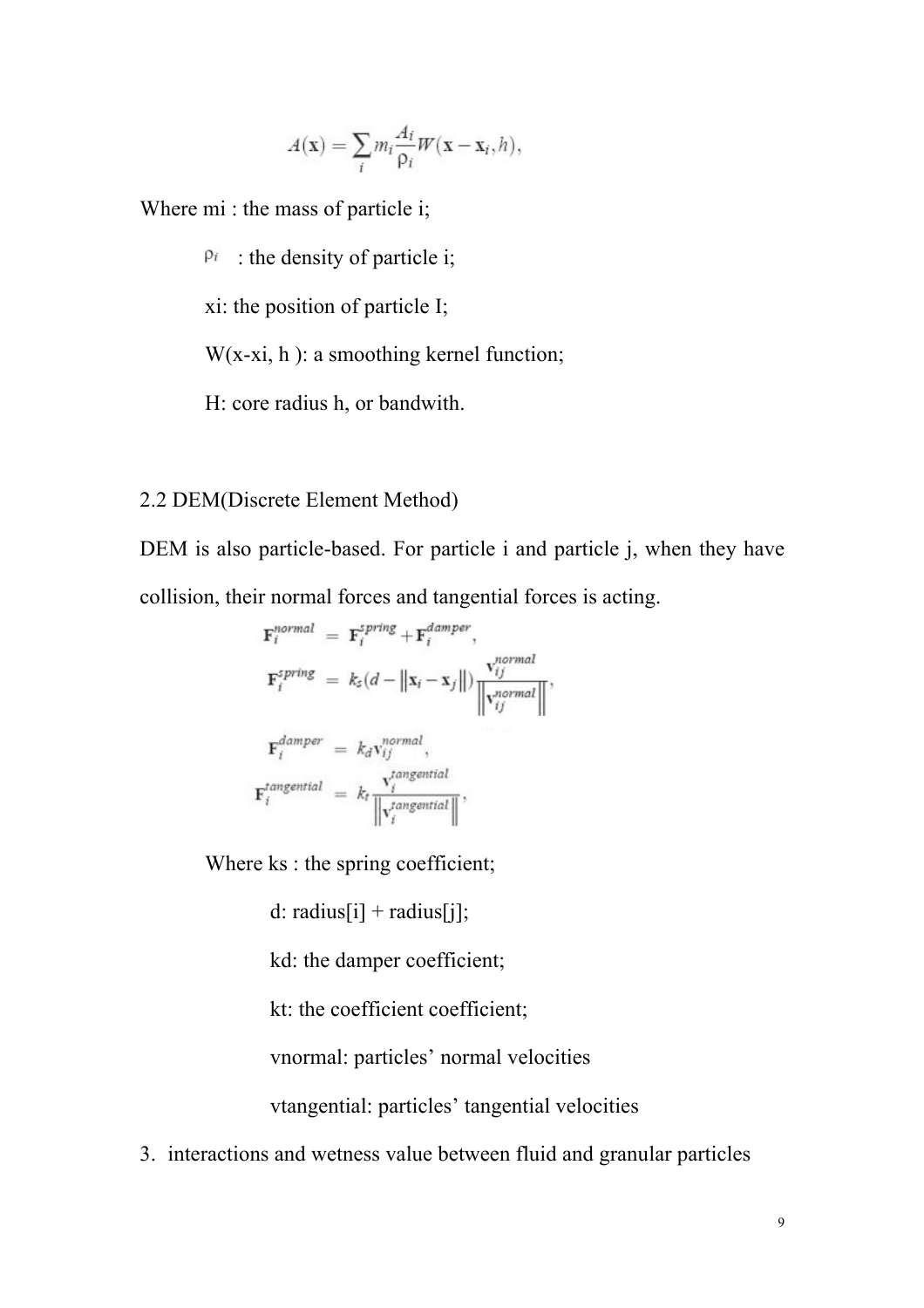# 3.1 liquid bridge

when a fluid particle encountered with a granular particles, a physical mechanism will occur: fluid particles will absorb into the tiny overlaps between granular particles, generate many "liquid bridges". These liquid bridges are from the surface tension of the fluid particle, they assign granular particles internal attractive forces, let wet granular particles stick together. These liquid bridges provide forces and cohere those granular particles. With the help of liquid bridges, in this stage, wet sand can be dug out to create sand art sculptures.



Figure1: liquid bridge and granular particles

## 3.2 wetness changing

To understand and make use of the features of liquid bridge, we define a wetness value for both fluid and granular material particles. Of course, at the very beginning, fluid particles have a max wetness value, while granular particles have a zero wetness value, in this stage, granular particles are "dry". When collision happens, granular particles gain wetness value from the encountered fluid value. The process is shown below: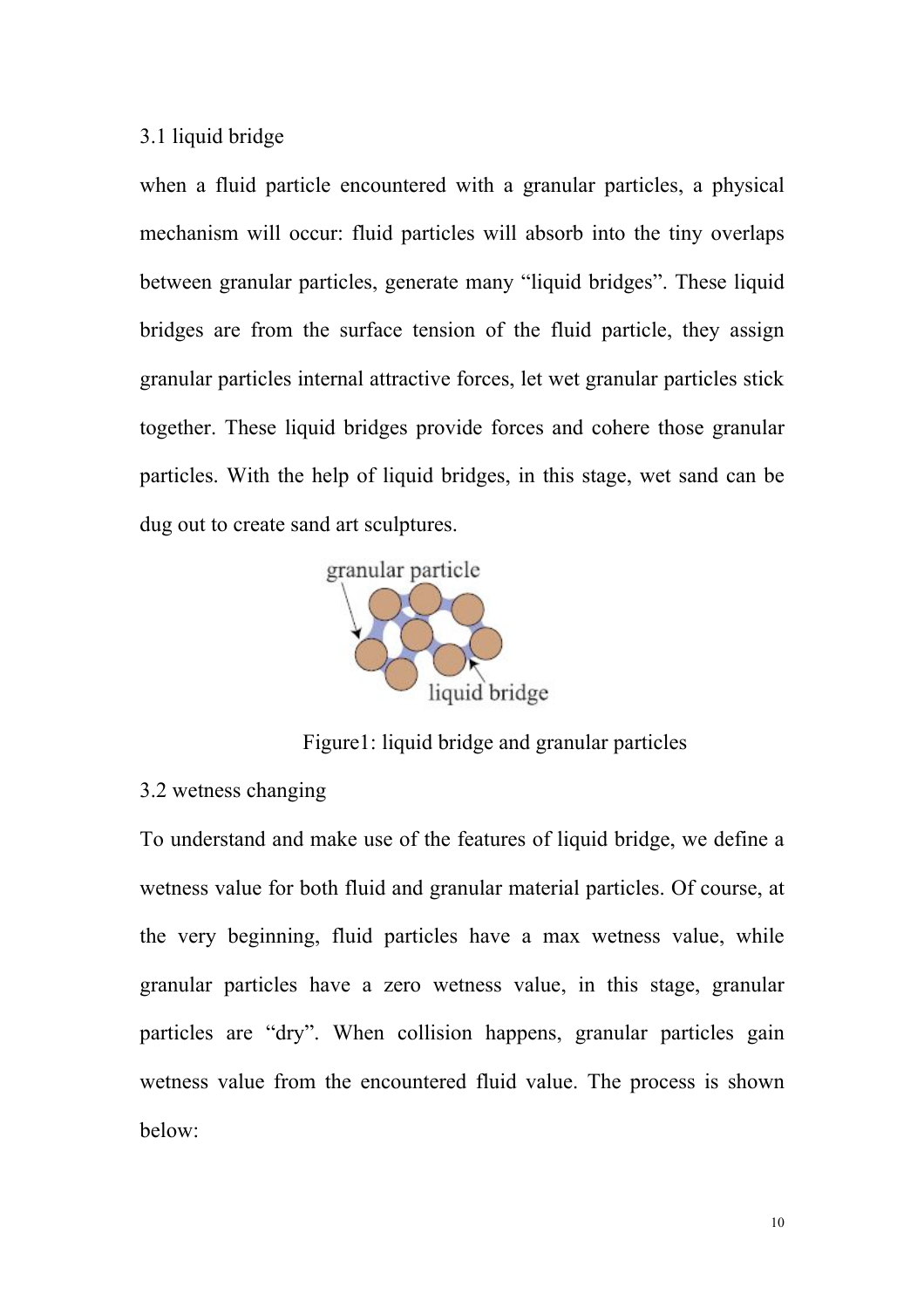

Figure2: granular particles gain wetness.

However, the wetness value has a threshold, when a granular particles wetness value is larger than zero but less than the wetness threshold, it obtain attractive forces with others granular particles who are linked with it by the same liquid bridges, and cohesion strength increased as well; in this situation, the wetness value is greater, the forces is stronger, in this stage, granular particles keeps on receive wetness value and because of wetness was deprived, fluid particles disappear, in this stage, granular particles are "wet". However, when the wetness value is over the threshold, the excessive part is distributed equally to the wetness owner's neighboring particles who have wetness values less than the threshold.



Figure3: different stages of granular particles wetness value In the interaction simulation model, we define a wi that representing the real wetness value granular particle i, wi should be:  $0 \le w \le w$  with which values when  $w \in W$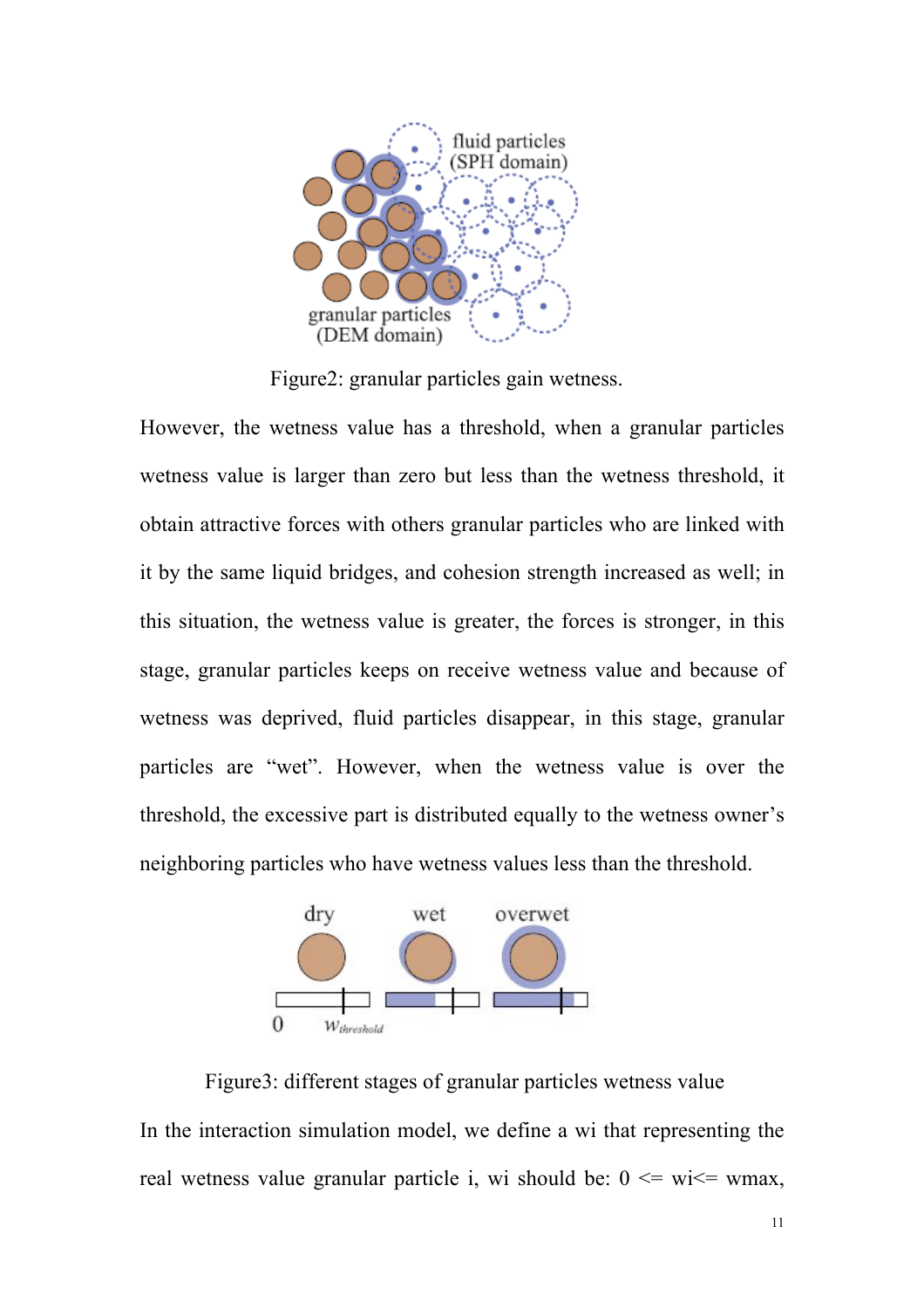then the pseudo code should be:

if  $(wi==0)$ ;

dry particle;

else if (wi>0 && wi<=wthreshold )

wet particle;

else // ( $wi$  > wthreshold && wi <= wmax)

overwet particle;

the wetness value is used to generate and compute the attractive forces among granular particles, for representing the affection from the aggregation of wetness value of granular particles, the radius of a granular particles decressed.

 $ri = R - kr^*wi$ 

where ri is the current radius of particle i;

Ris the original radius of particle i, which used in DEM calculation; Kr is a coefficient.

When a fluid particle i and a granular particle j has collision, a method based on SPH formulation is called to compute the inter-particle forces

3.3 Interactions between fluid particles and granular particles calculation When collision happens between a fluid particle i and a granular particle i, the inter-particle force is generated, which calculation is base on SPH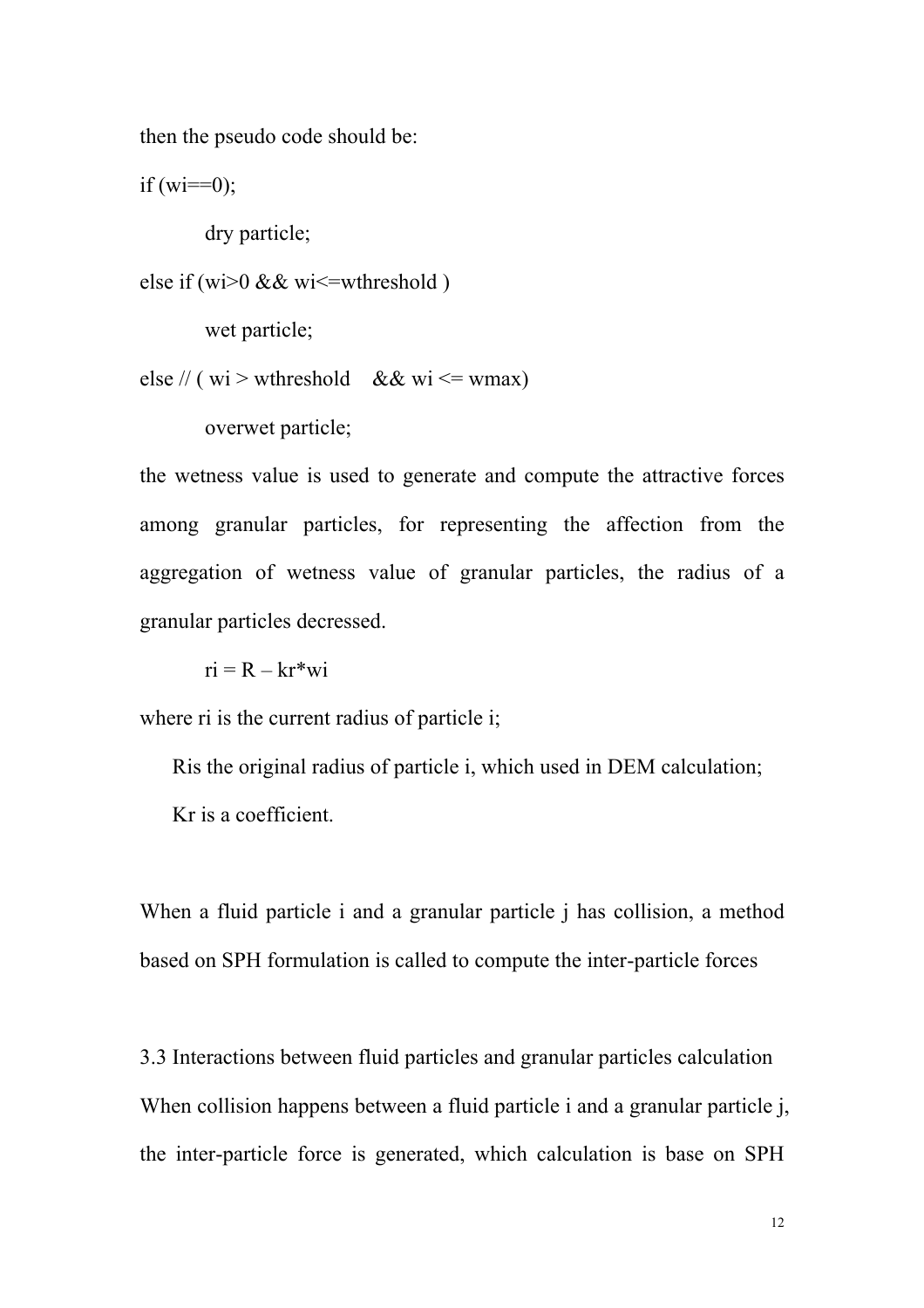method, the equations are:

$$
\begin{aligned} \mathbf{F}_{ij}^{pressure} &= -\frac{V_i V_g}{4} (p_i + p_g) \nabla W(\mathbf{x}_i - \mathbf{x}_j, h), \\ \mathbf{F}_{ij}^{viscosity} &= \mu \frac{V_i V_g}{2} \nabla^2 W(\mathbf{x}_i - \mathbf{x}_j, h), \end{aligned}
$$

Where Vi is the volume of fluid part i;

Vg is the Volume of the granular particle;

Pg is the constant pressure;

For granular particle j, negative pressure force and negative viscosity are added as external forces. (real animation).

After the calculation of above forces, the fluid particle will began to consider its absorption. if the granular particle is dry or only wet, the fluid particle is absorbed, its wetness will be gained by its neighboring granular particles.

3.4 interactions among granular particles calculation.

In the calculation, the equations that modified from DEM method related to the amount of wetness are used:

$$
\mathbf{F}_{i}^{damper} = k_{d} (1 + w_{i} + w_{j}) \mathbf{v}_{ij}^{normal},
$$
\n
$$
\mathbf{F}_{i}^{tangential} = k_{t} (1 + w_{i} + w_{j}) \frac{\mathbf{v}_{i}^{tangential}}{\left\| \mathbf{v}_{i}^{tangential} \right\|}.
$$

The liquid bridge force is computed in this stage as well:

$$
\mathbf{F}_{i}^{bridge} = k_{bridge} \max\left\{0, w_f - \frac{w_i + w_j}{2}\right\} (\mathbf{v}_j - \mathbf{v}_i),
$$

Where kbridge is a coefficient of liquid bridge effect;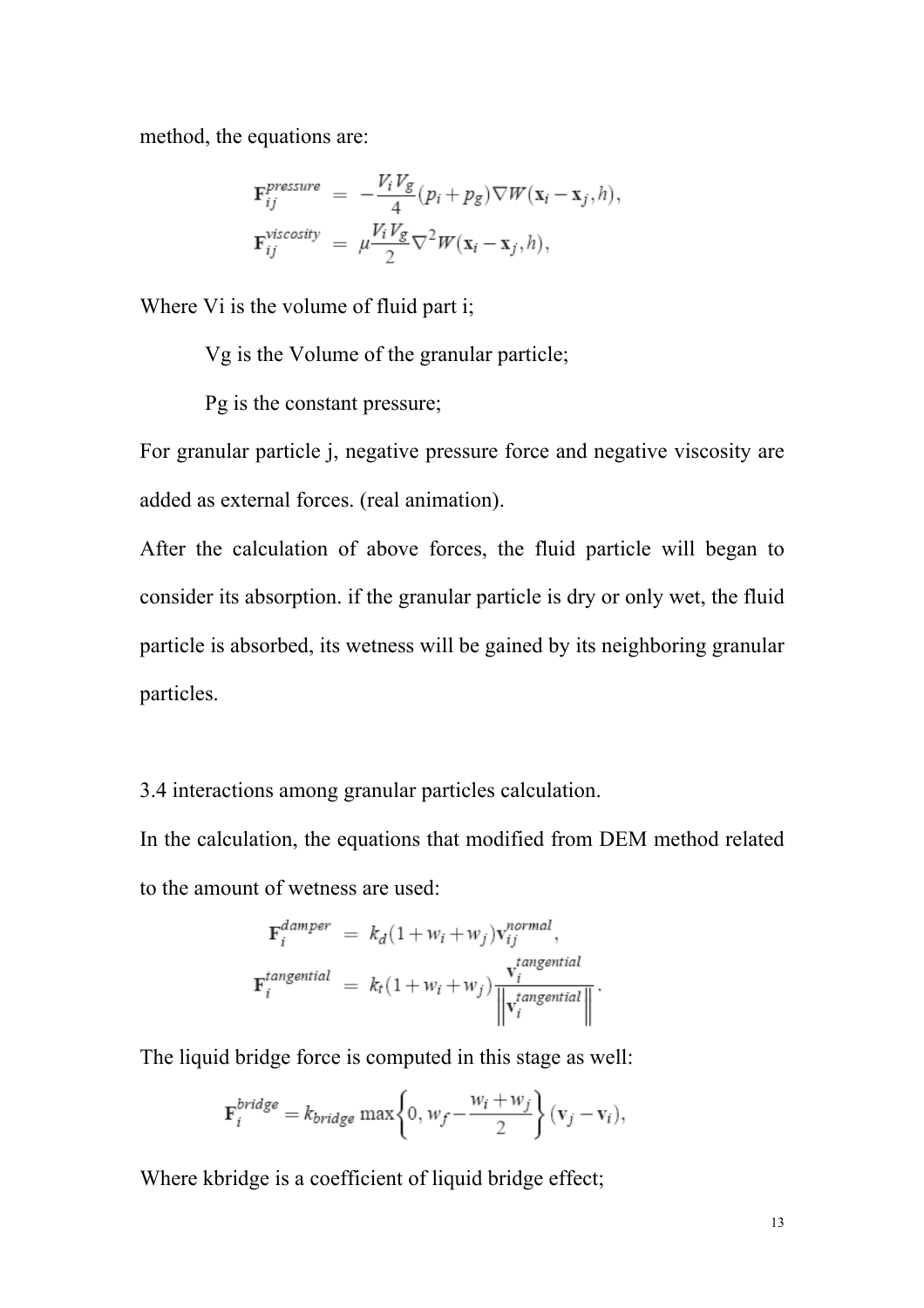wf is the threshold value;

Unlike the damper force and the tangential force, the bridge force does not always exist, actually, it only exist when  $(vj -vi)(xi - xi) > 0$ 

#### 4. Propagation of the wetness attribute

After computing all above forces, the overwet granular particles should be dealt with. As mentioned in the previous, overwet granular particles will devote a part of their wetness value averagely to their neighbouring particles whose wetness values are not over the threshold value. The equation is following:

$$
w_j^{t+1} = w_j^t + k_p \frac{\Delta w_i^t}{N_i} \Delta t,
$$

Where  $\Delta t$ : timestep;

kp: coefficient used to control the propagation speed;

 $\Delta w_i^t$ : at time t, the total wetness value needs to devote to neighbor.

Ni: the number of neighbor.

#### 5 Maya API / Mel

Maya is undoubtly a very powerful tool for 3D animations and visual effect in movies. It is a node based software, and has high programmability, it can be improved by either C++ with maya API or Maya Embedded language (MEL). Users can create their own user interface by MEL and using MEL to control all functions on the interface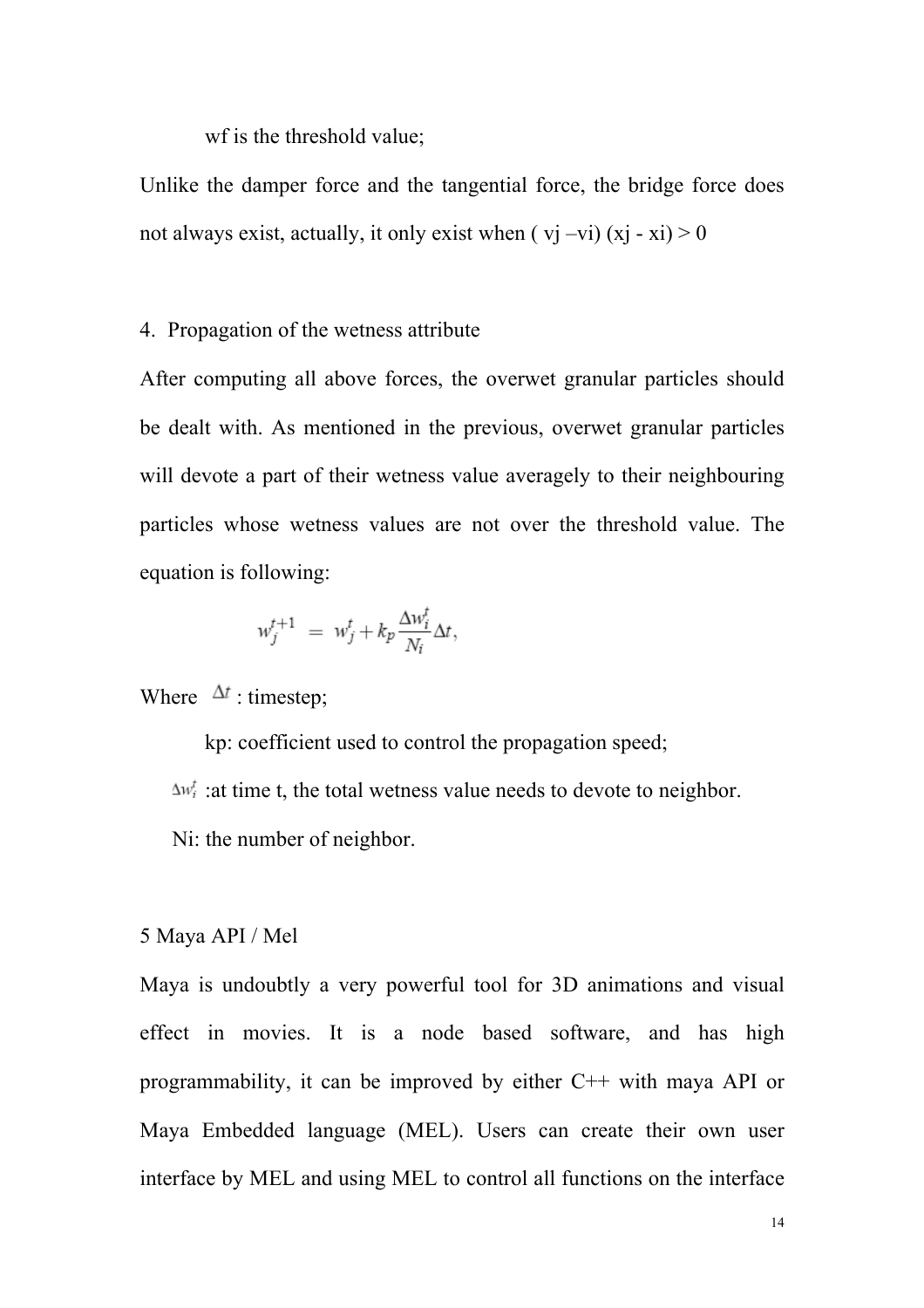by typing command in the scripting editor; they also can writing a node by C++ to generate plug-ins so that complete an task will become easier.

5.1 C++

Users can develop native plug-ins through  $C++$  and Maya API, the task that maya API can do including:

- a.) Commands: custom commands can be created to simplify a boring operation process by combine them together and typing one word or several short words in the scripting editor
- b.) Dependency Graph Nodes: since Maya is a node basic package, creating new DG node means more functions or effects users can achieve in Maya.
- c.) Tools/Contexts: in order to complete some hard operations, creating a custom tool will make work easier; and creating custom context allow users implement specific task , like specific modeling.
- d.) File Translators: can support the compatibility between different package and file formats.
- e.) Deformers: by developing custom deformer, users can deform object to specific shapes
- f.) Shaders: using API and C++, users are able to improve their work's performance.
- g.) Manipulators: it provide a series of visual controls.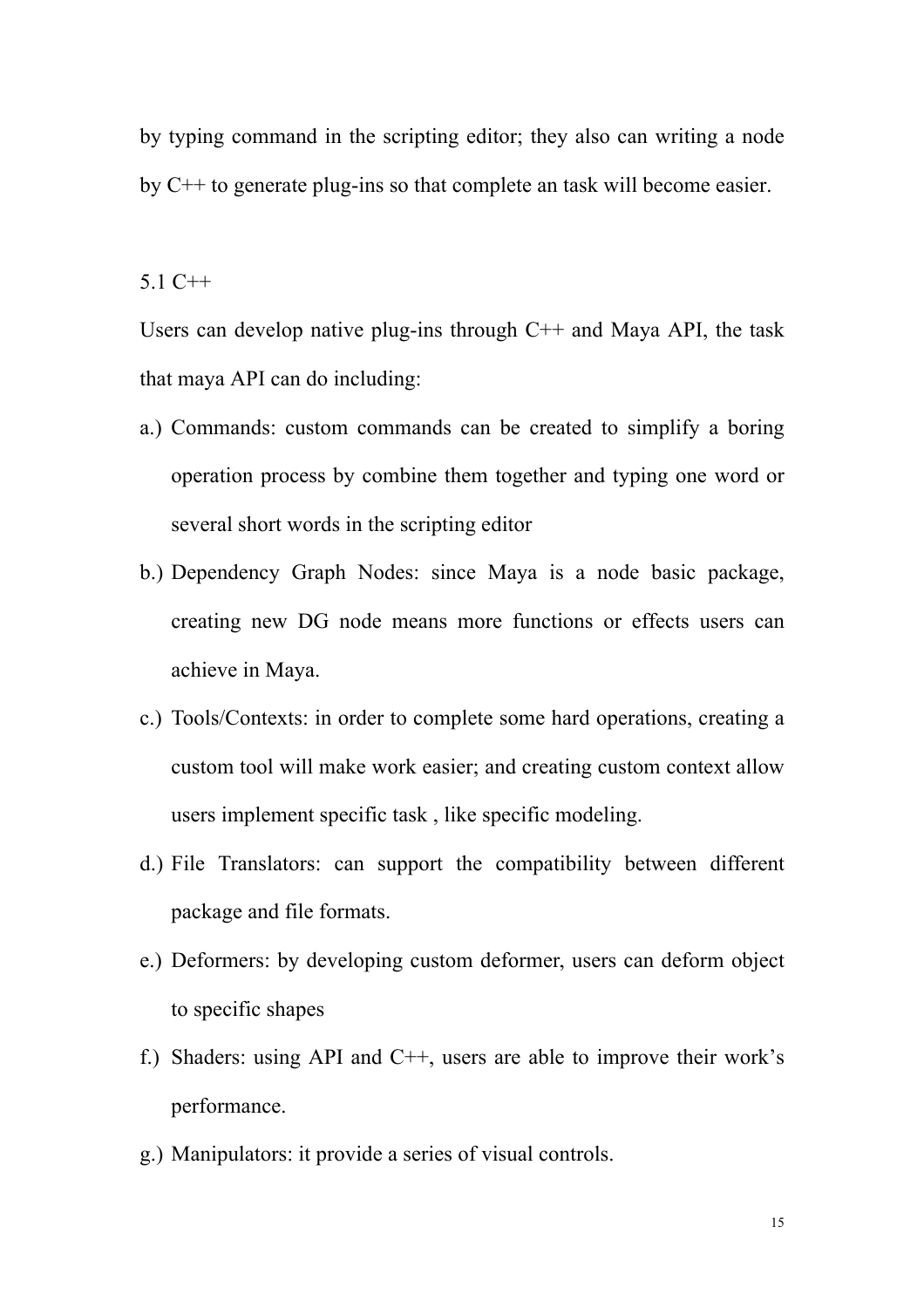- h.) Locators: it helps user contol their object
- i.) Fields: a field is typically applied to particles, append different types of forces to particle. By setting particles moving rules, user can achieve many visual effects based or generate by particles.
- j.) Emitters: also used to control particles, users can changing emitters' shape, adding or deleting some attributes,
- k.) Shapes: hold the actual geometry

l.) Solvers.

5.2 MEL

MEL is a strong scripting language in Maya, even the entire Maya GUI is written and controlled by it. All functions or effects users achieved can also be achieve by MEL programming. However, MEL does not allows users to creat custom commands.

5.3 simple comparison

Maya's C<sup>++</sup> hierarchy provides access to assign Maya much more powerful functionality with the support from MayaAPI, but in many cases, MEL can provide strength functionality.

Only through the  $C++$  API can user create their own nodes that allows users to creating all other types of custom tools. However, only MEL can create UI in Maya.

## *Project implementation and conclution*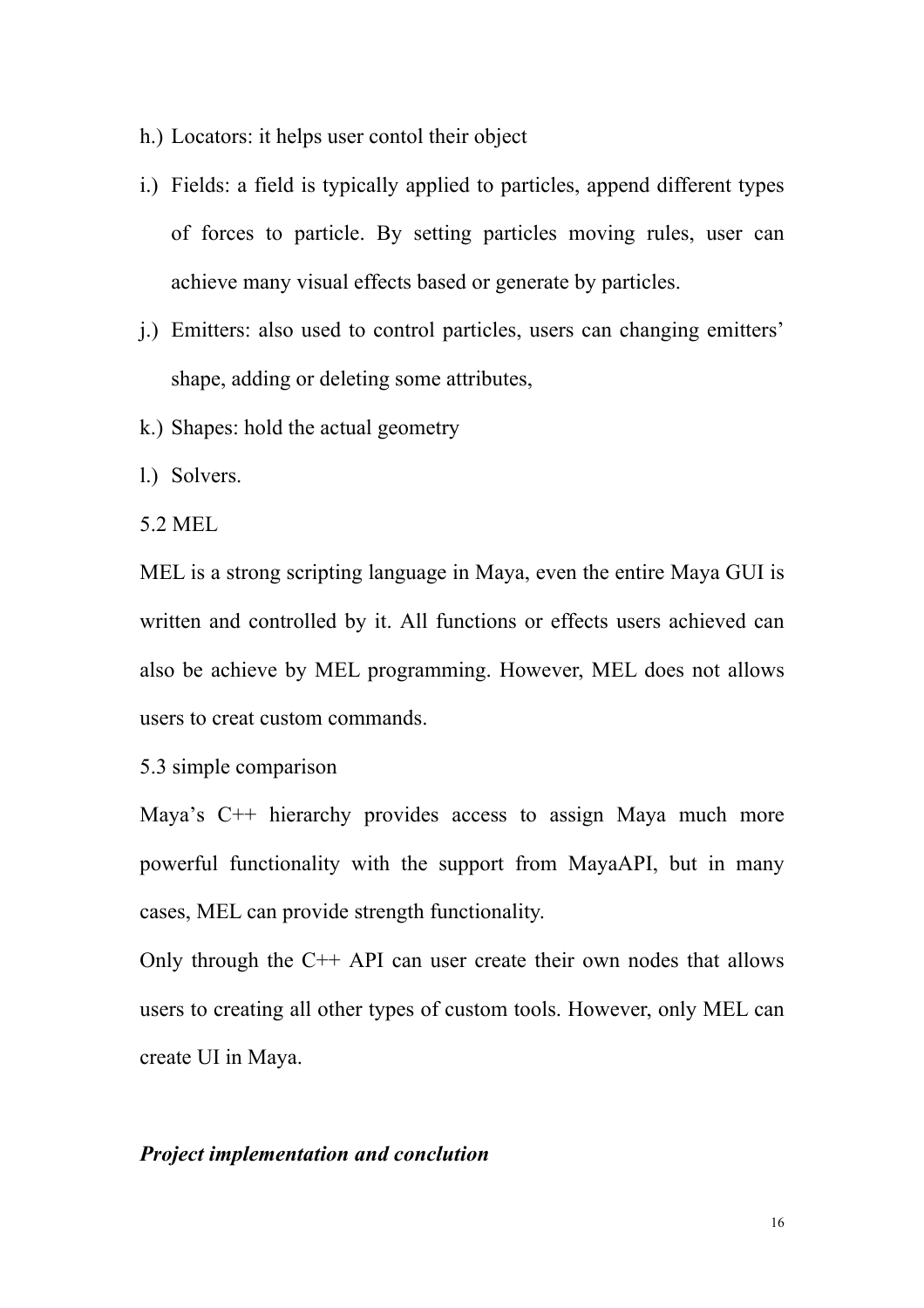## 1. Objective:

The initial idea of the project is developing a plug-in that can cooperate with other Maya functions to generate sand-water interactions. When a granular material touches fluid, the first impression to people is that its colour becomes darker, since those grain to grain forces can be simulate by controlling current existing field, the colour automatically changing to let viewer know what happen immediately is an important part of the project's objective.

2. The approach

The final achieve, some mel files of the project should cooperate with maya's dynamic system. By creating two particles and adding a new per particle attributes in one of particles, the mel will effect the two particles and generate wet sand effect.

# 3. implementation process

from the previous technique research, particle-based simulation method undoubtly should be chosen, because the surface colour is per particle attribute, when a particle becomes wet, it doesn't meant that his neighbour must change their status..

after determine the basic approach method chosen, we will notice that wetness value cannot be ignored for the wet surface simulation,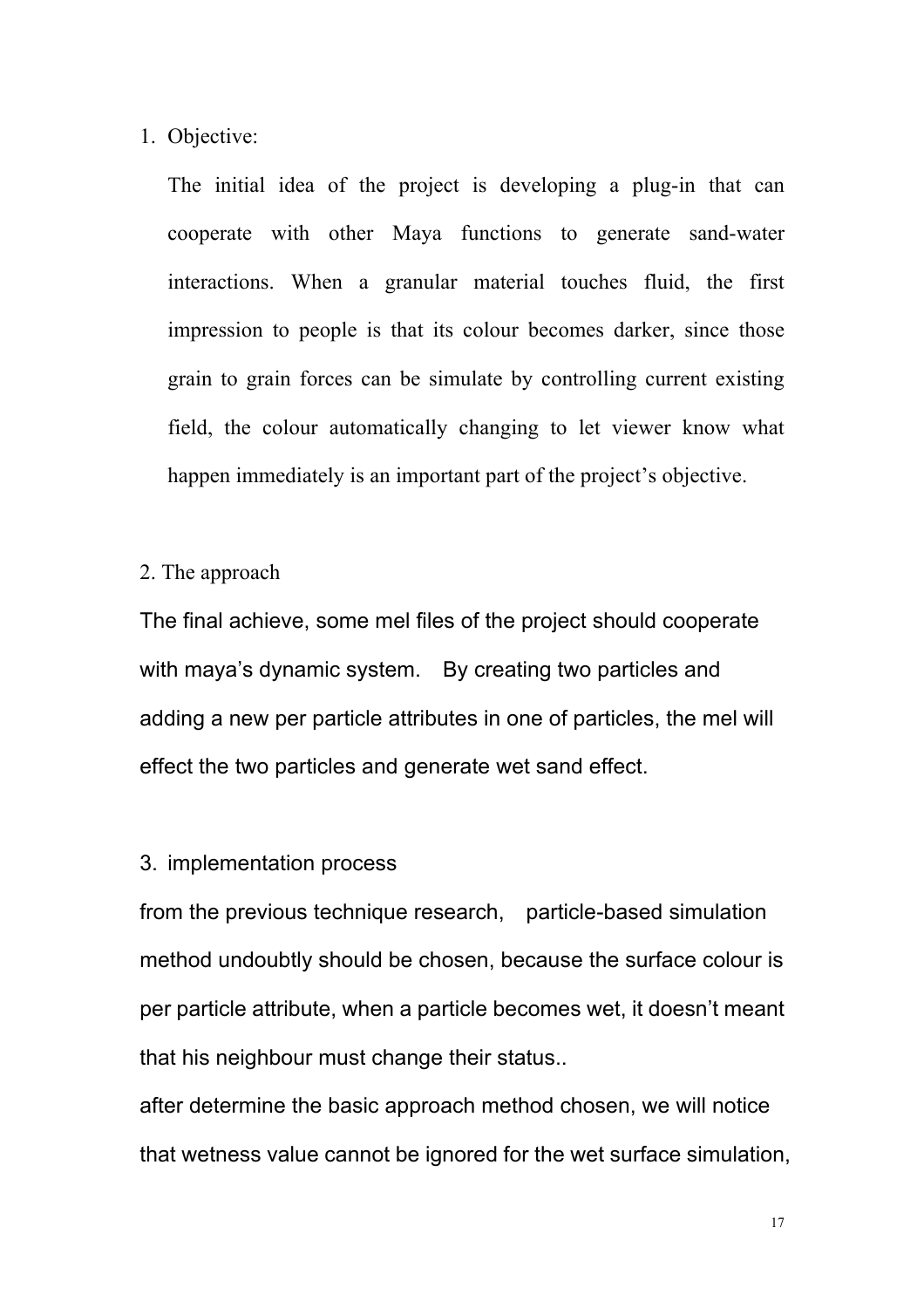so it is undoubtly that the particles which is the simulation of sand must add a new array attribute call wetnessPP to control each particles wetness value.

The basic condition that sand becomes wet is the sand particle has collision with fluid particles. Since maya does not have any existing function that can detect two particle groups' encounter, this detecting process must be completed by either C++ or MEL. As this is a simple task, MEL is powerful enough to deal with it. The basic principle of detecting collision is calculate distances among particles, if the distance is shorter than a constant value, then they collided.

The next step is change the texture or colour of the wet sand particles. Unfortunately, maya does not apply function that allows per particle has its own texture. The second option colour attribute has to be chosen to simulate the wet surface of a sand. Activate rgbPP attribute, check the value of wetnessPP, when it is in a different area, the rgbPP has different colour.

Except achieving the surface colour changing, to simulate the real process that sand becomes wet, wetness value must do some computation to achieve the wetness propagation effect. To

18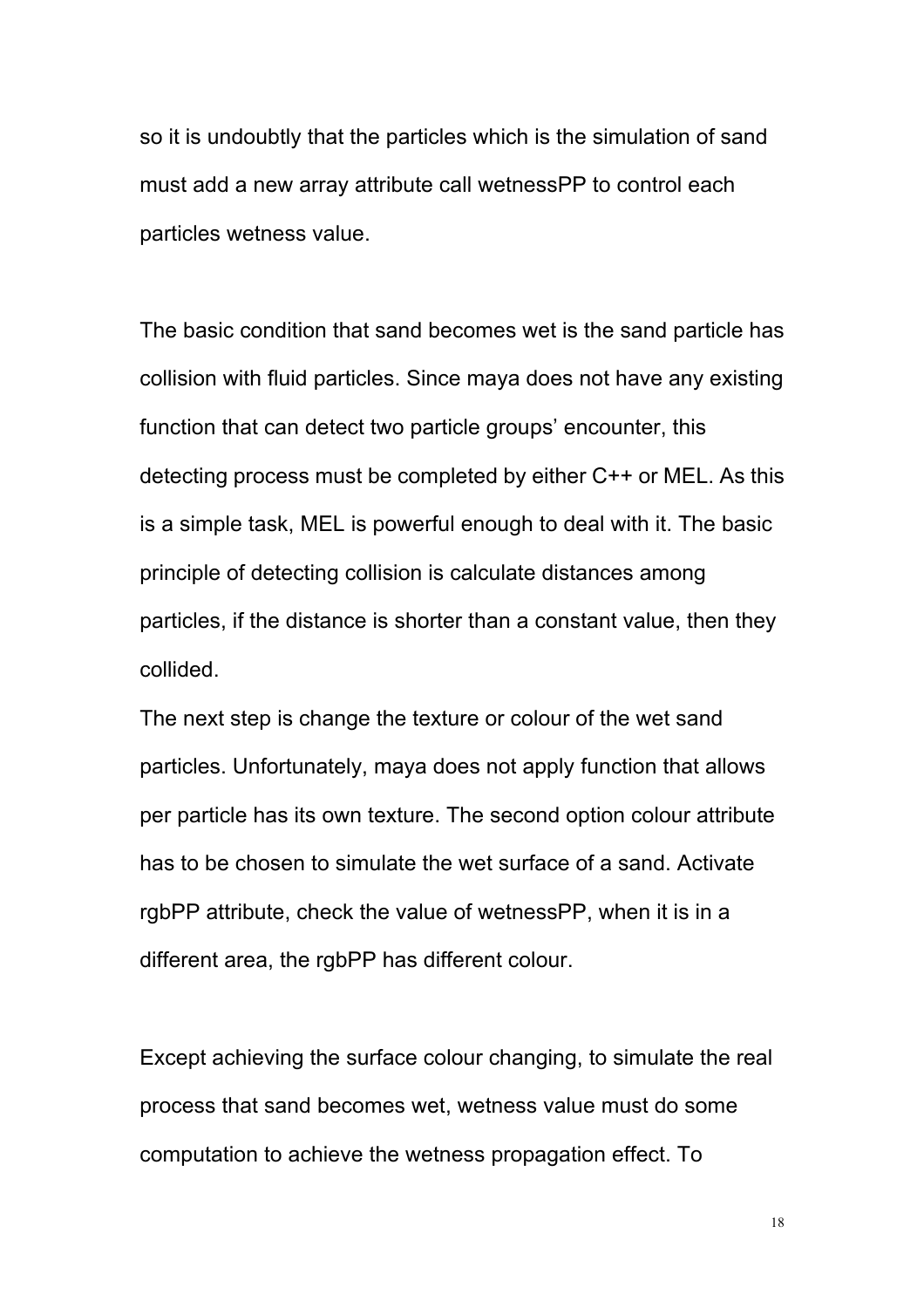complete this task ,the neighbourhood of every particle must be checked, and using the wetness propagation equation mentioned in the technique background. When this function complete, the sand simulation animation will have wet sand propagation effect.

4. conclusion

although the simulation looks achieved the surface simulating wet granular material, the colour change is not smooth. We define constant colours at different stage, but in reality, it is smoothly, gradually changed, so in next step, the project can be improved to generate more realisitic result.

Reference:

[1] *M. Pla-Castells1. (2008)* Physically-Based Interactive Sand Simulation, *,The Eurographics Association.*

[2] *Nathan Bell, (2005)* Particle-Based Simulation of Granular Materials, *, ACM SIGGRAPH/ Eurographics Symposium on Computer Animation,.*

[3] *Yongning Zhu, (2005)* Animating Sand as a Fluid, *ACM SIGGRAPH,.*

[4] *Christoph Ammann, (2007 )* The Birth of Sandman, *ACM SIGGRAPH.*

[5] *Witawat Rungjiratananon, (2008)* Real-time Animation of Sand-Water Interaction, *Pacific Graphics.*

[6]Parent, R., (2008). Computer animation: algorithms & techniques.  $2^{nd}$ 

ed. San Francisco: Morgan Kaufmann

[7]David A.D.Gould, (2003), cComplete Maya Programming. Morgen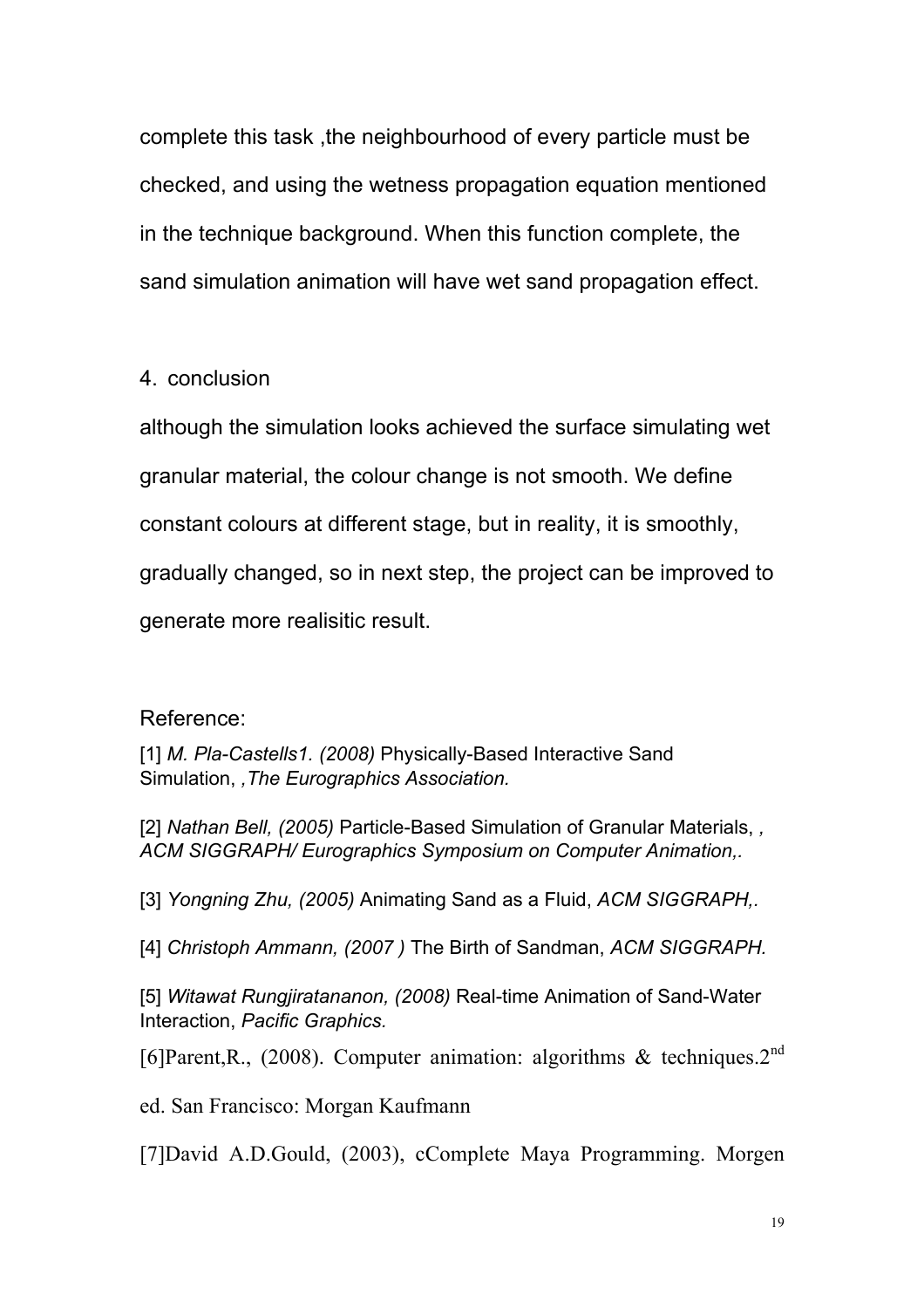Kaufmann publishers, London,

[8]MARK R. W,(2003) Chris K, Scripting for maya animatiors Morgen

Kaufmann publishers, London,

# **Appendices**

A: MEL files:

wetsand with prop.mel: this mel file can achieve wetness propagation

# effect

//calculate distance proc float distance(vector \$fluid, vector \$sand) //detect collision proc int hasCollision(vector \$fluid, vector \$sand, float \$radFluid, float \$radSand) //change colour and lifespan when collision is detected  $_{\text{pass}}$ proc collisionDeform(float \$fluid[], float \$sand[], float \$wetnessPP[], float \$radFluid, float \$radSand, float \$lifespan, float \$dry,float \$midwet, float \$wetThres,float \$kp,float \$offset)

//obtain the sand1's neighbour index array proc int[] neighbour(vector \$sand1, float \$sand[], float \$radSand)

# wetsand without prop.mel : this mel file only has wetsand effect, no

#### propagation

//calculate distance proc float distance(vector \$fluid, vector \$sand)

//detect collision proc int hasCollision(vector \$fluid, vector \$sand, float \$radFluid, float \$radSand)

//change colour and lifespan when collision is detected proc collisionDeform(float \$fluid[], float \$sand[], float \$radFluid, float \$radSand, float \$lifespan, float \$cR, float \$cG,float \$cB)